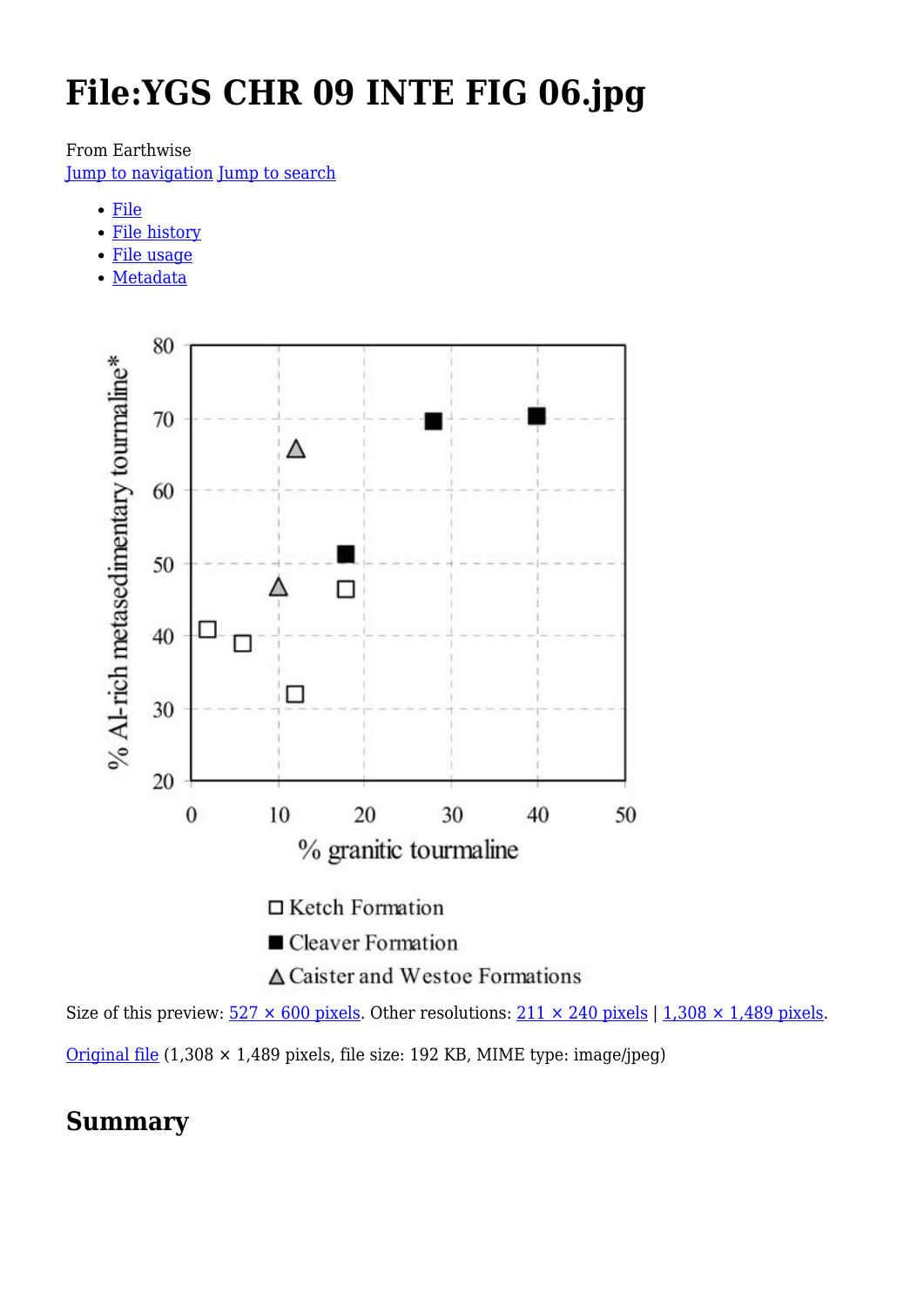| description | <b>English:</b> Figure 6 Crossplot showing the abundance of granitic and Al-rich<br>metasedimentary tourmalines in Westphalian sandstones from the Silverpit Basin.<br>An asterisk (*) denotes proportion of Al-rich metasedimentary tourmalines was<br>calculated by excluding the granitic component. Data used in the plot are shown in<br>Table 3. |
|-------------|--------------------------------------------------------------------------------------------------------------------------------------------------------------------------------------------------------------------------------------------------------------------------------------------------------------------------------------------------------|
|             | From: Carboniferous hydrocarbon resources: the southern North Sea and<br>surrounding onshore areas, edited by J. D. Collinson, D. J. Evans, D. W.<br>Holliday, N. S. Jones. Published as volume 7 in the Occasional Publications<br>series of the Yorkshire Geological Society, Copyright Yorkshire Geological<br>Society 2005.                        |
| source      | <b>Yorkshire Geological Society</b>                                                                                                                                                                                                                                                                                                                    |
|             | <b>author</b> Andrew Morton, Claire Hallsworth, Andrea Moscariello                                                                                                                                                                                                                                                                                     |

# **Licencing**

{{subst:Custom license marker added by UW}}

#### **Copyright for images in Yorkshire Geological Society publications on Earthwise is as follows:**

Images may be reproduced free of charge for any non-commercial use in any format or medium provided it is reproduced accurately and not used in a misleading or derogatory context. Where any images on this site are being republished or copied to others, the source of the material must be identified and the copyright status acknowledged with the relevant attribution.

For all other uses of the images including commercial use please contact the Yorkshire Geological Society

#### **Further copyright information for images from specific books and attribution statements: Yorkshire rocks and landscape**

Images are Copyright Yorkshire Geological Society.

Attribution statement: Image from 'Yorkshire rocks and landscape: a field guide.' Yorkshire Geological Society 2006. [www.yorksgeolsoc.org.uk](http://www.yorksgeolsoc.org.uk)

#### **Northumbrian rocks and landscape**

Images are Copyright Karen Atkinson and Colin Scrutton.

Attribution statement: Image from 'Northumbrian rocks and landscape: a field guide.' Yorkshire Geological Society 2004. [www.yorksgeolsoc.org.uk](http://www.yorksgeolsoc.org.uk)

Carboniferous hydrocarbon resources: the southern North Sea and surrounding onshore areas Images are Copyright Yorkshire Geological Society.

Attribution statement: Image from 'Carboniferous hydrocarbon geology.' Yorkshire Geological Society 2005. [www.yorksgeolsoc.org.uk](http://www.yorksgeolsoc.org.uk)

# **File history**

Click on a date/time to view the file as it appeared at that time.

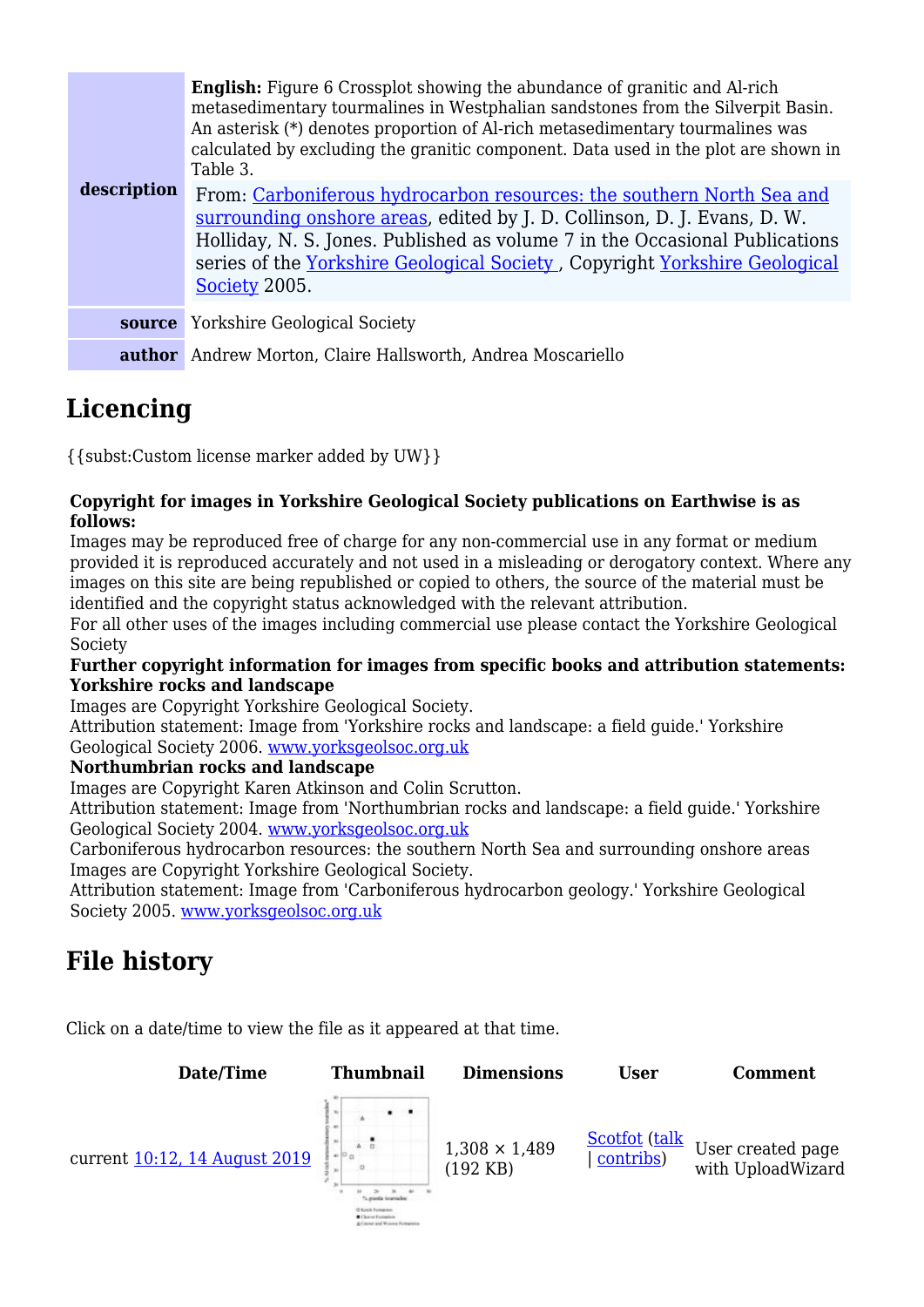You cannot overwrite this file.

# **File usage**

The following page links to this file:

• [Interplay between northern and southern sediment sources during Westphalian deposition in](http://earthwise.bgs.ac.uk/index.php/Interplay_between_northern_and_southern_sediment_sources_during_Westphalian_deposition_in_the_Silverpit_Basin,_southern_North_Sea) [the Silverpit Basin, southern North Sea](http://earthwise.bgs.ac.uk/index.php/Interplay_between_northern_and_southern_sediment_sources_during_Westphalian_deposition_in_the_Silverpit_Basin,_southern_North_Sea)

# **Metadata**

This file contains additional information, probably added from the digital camera or scanner used to create or digitise it.

If the file has been modified from its original state, some details may not fully reflect the modified file.

**Unique ID of original document** E7CF213D219F8CC7197495E6AA3F62F7

| Date and time of digitising | 11:47, 13 August 2019 |
|-----------------------------|-----------------------|
|                             |                       |

**File change date and time** 11:56, 13 August 2019

**Date metadata was last modified** 11:56, 13 August 2019

**IIM version** 13,152

Retrieved from

'[http://earthwise.bgs.ac.uk/index.php?title=File:YGS\\_CHR\\_09\\_INTE\\_FIG\\_06.jpg&oldid=42046'](http://earthwise.bgs.ac.uk/index.php?title=File:YGS_CHR_09_INTE_FIG_06.jpg&oldid=42046) [Categories:](http://earthwise.bgs.ac.uk/index.php/Special:Categories)

- [License tags](http://earthwise.bgs.ac.uk/index.php/Category:License_tags)
- [Uploaded with UploadWizard](http://earthwise.bgs.ac.uk/index.php/Category:Uploaded_with_UploadWizard)

# **Navigation menu**

### **Personal tools**

- Not logged in
- [Talk](http://earthwise.bgs.ac.uk/index.php/Special:MyTalk)
- [Contributions](http://earthwise.bgs.ac.uk/index.php/Special:MyContributions)
- [Log in](http://earthwise.bgs.ac.uk/index.php?title=Special:UserLogin&returnto=File%3AYGS+CHR+09+INTE+FIG+06.jpg&returntoquery=action%3Dmpdf)
- [Request account](http://earthwise.bgs.ac.uk/index.php/Special:RequestAccount)

### **Namespaces**

- [File](http://earthwise.bgs.ac.uk/index.php/File:YGS_CHR_09_INTE_FIG_06.jpg)
- [Discussion](http://earthwise.bgs.ac.uk/index.php?title=File_talk:YGS_CHR_09_INTE_FIG_06.jpg&action=edit&redlink=1)

 $\Box$